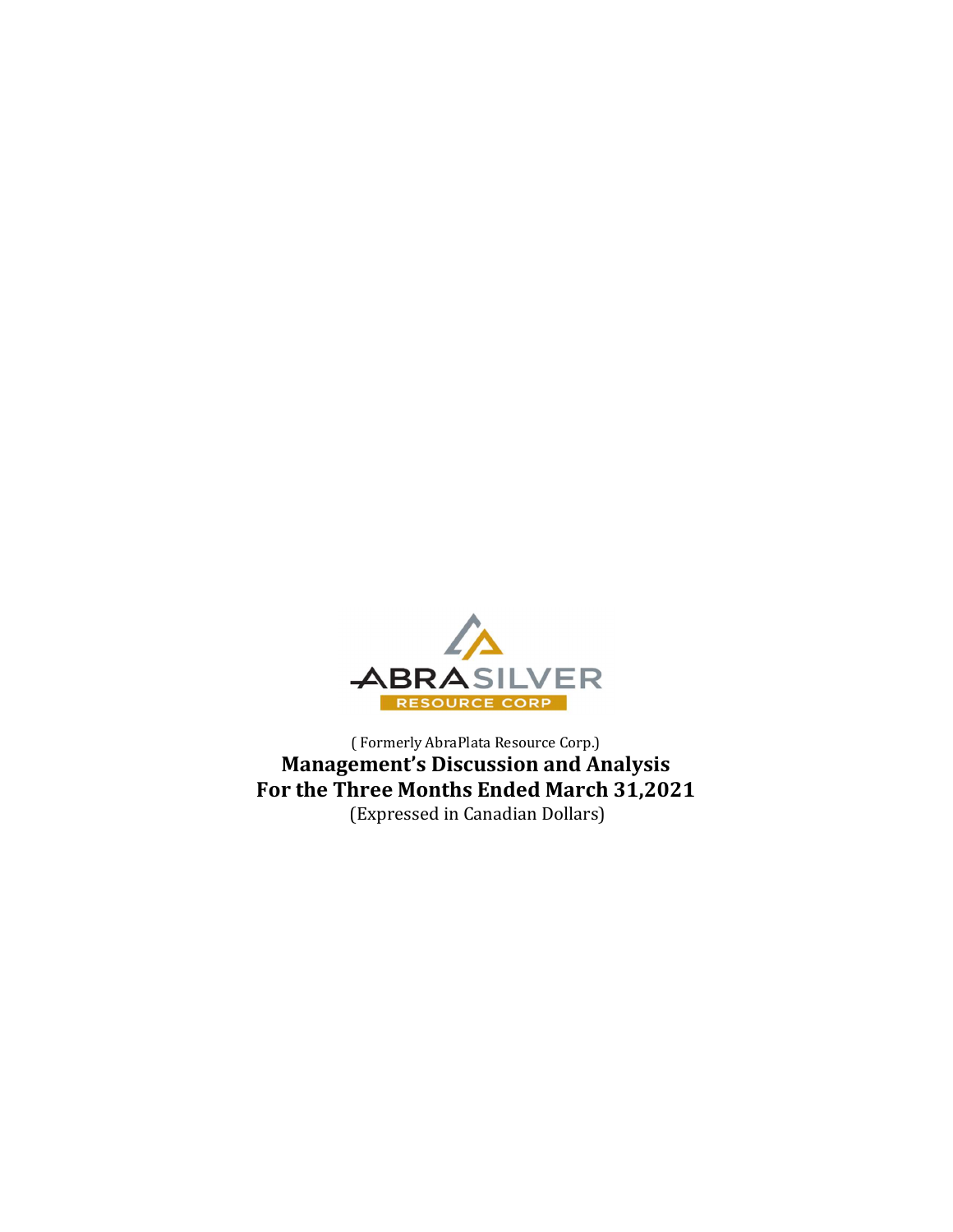## Introduction

This Management's Discussion and Analysis ("interim MD&A") of the financial condition and results of the operations of AbraSilver Resource Corp. has been prepared to provide material updates to the business operations, liquidity and capital resources of the Corporation since its last management discussion & analysis, being the Management Discussion & Analysis ("Annual MD&A") for the fiscal year ended December 31, 2020. This Interim MD&A does not provide a general update to the Annual MD&A, or reflect any non-material events since the date of the Annual MD&A.

This Interim MD&A has been prepared in compliance with the requirements of section 2.2.1 of Form 51- 102F1, in accordance with National Instrument 51- 102 – Continuous Disclosure Obligations. This discussion should be read in conjunction with the Annual MD&A, the audited annual consolidated financial statements of the Company for the years ended December 31, 2020 and December 31, 2019 ("FY 2020" and "FY 2019', respectively) and the unaudited condensed interim consolidated financial statements for the three months ended March 31, 2021 ("Q1 2021"), together with the notes thereto. Results are reported in Canadian dollars, unless otherwise noted. In the opinion of management, all adjustments (which consist only of normal recurring adjustments) considered necessary for a fair presentation have been included. The results for the three months ended March 31, 2021 are not necessarily indicative of the results that may be expected for any future period. Information contained herein is presented as of May 26, 2021 unless otherwise indicated.

The unaudited condensed interim consolidated financial statements for Q1 2021, have been prepared using accounting policies consistent with International Financial Reporting Standards ("IFRS") as issued by the International Accounting Standards Board and interpretations of the IFRS Interpretations Committee. The unaudited condensed interim consolidated financial statements have been prepared in accordance with International Standard 34, Interim Financial Reporting.

For the purposes of preparing this Interim MD&A, management, in conjunction with the Board of Directors, considers the materiality of information. Information is considered material if: (i) such information results in, or would reasonably be expected to result in, a significant change in the market price or value of AbraSilver's common shares; or (ii) there is a substantial likelihood that a reasonable investor would consider it important in making an investment decision; or (iii) it would significantly alter the total mix of information available to investors. Management, in conjunction with the Board of Directors, evaluates materiality with reference to all relevant circumstances, including potential market sensitivity.

Further information about the Company and its operations is available on SEDAR at www. abrasilver.com and www.sedar.com.

### 1. OVERVIEW OF THE COMPANY

AbraSilver Resource Corp. ("AbraSilver" or the "Company") is a Canadian-based precious metals exploration company headquartered in Toronto, Canada. The Company was originally incorporated on August 31, 1993 under the Alberta Business Corporations Act. On September 30, 2015, the Company's incorporation jurisdiction was moved to British Columbia. The Company's registered office is located at Suite 550, 220 Bay Street, Toronto, ON, M5J 2W4. The Company's common shares are listed on TSX Venture Exchange ("TSX-V", or the "Exchange") under the symbol "ABRA".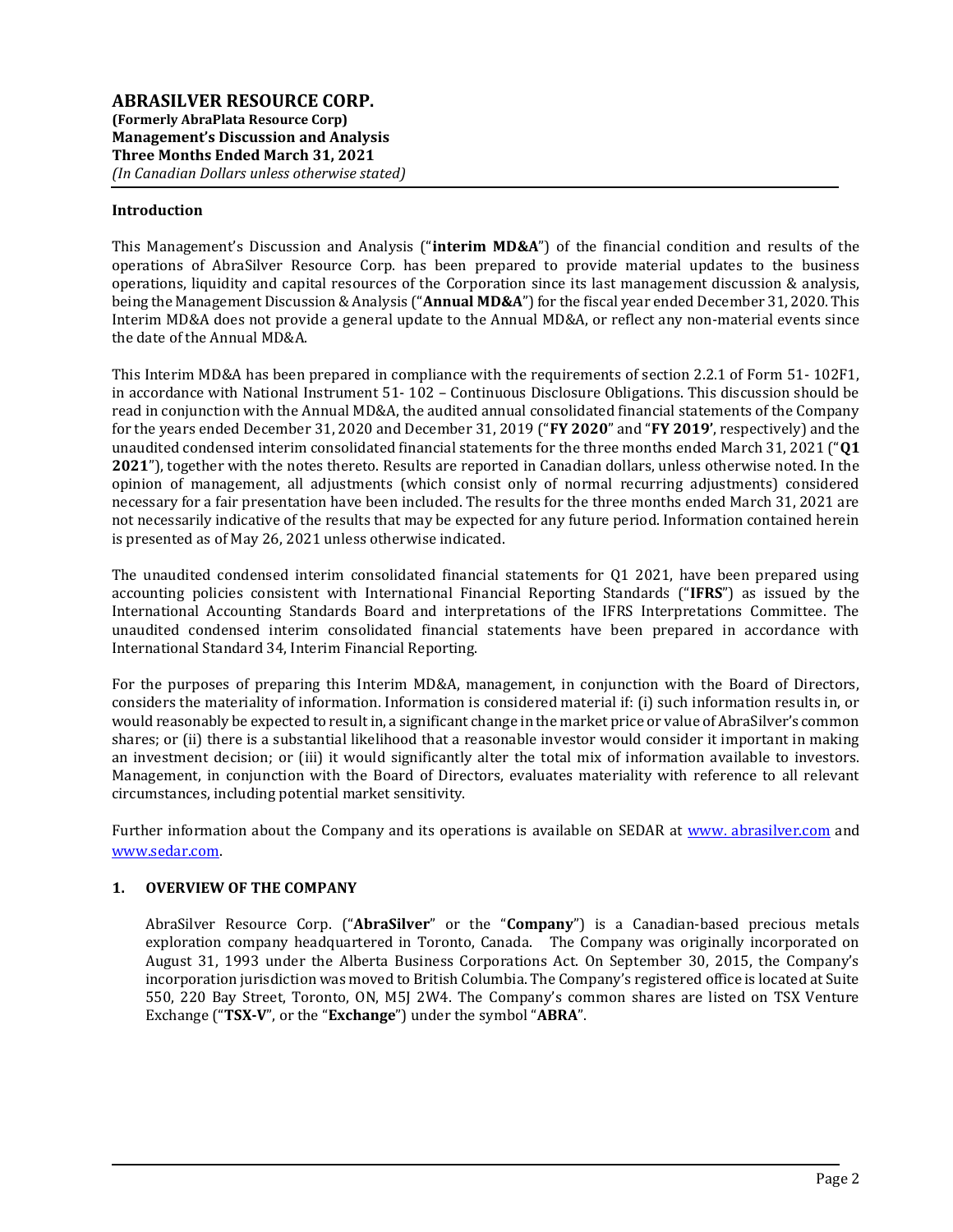# 2. HIGHLIGHTS

The Company's key events and highlights from January 1, 2021 to the date of this Interim MD&A, include the following:

- At the Diablillos project, the Company completed the 15,000-metre, Phase I, diamond drilling program at Oculto, resulting in multiple high-grade silver, gold and copper exploration results.
- The Company has now commenced its Phase II, step-out exploration program, which will consist of a minimum of 10,000-metres, testing multiple targets outside of the Oculto deposit.
- During the quarter ended March 31, 2021 the Company issued 17,628,187 shares after 17,628,187 warrants were exercised at a weighted average exercise price of \$0.19 for net proceeds of \$3,277,760. The Company also received proceeds of \$110,160 for the exercise of warrants for which the shares are not yet issued.
- On January 12, 2021, the Company issued 162,500 shares after 162,500 options were exercised at \$0.065 for net proceeds of \$10,562.50.
- On January 25, 2021, the Company granted 3,157,500 options to Directors, Officers and Consultants. The exercise price is \$0.39 and the options will expire on January 25, 2026. The options will vest as follows: 25% six months from the date of grant and 25% every 6 months thereafter.
- On January 25, 2021, the Company granted 4,815,000 Restricted Share Units ("RSUs") to Directors, Officers and Consultants. The RSUs will vest as follows: 33.33% on December 1, 2021; 33.33% on December 1, 2022 and 33.34% on December 1, 2023.
- As of May 26, 2021, the Company is well-funded with a cash position of approximately \$20.5 million.

# 3. EXPLORATION AND EVALUATION

# Diablillos Project

The Diablillos project covers an area of approximately  $79 \text{km}^2$  in the Salta Province of northwestern Argentina and hosts epithermal precious metal mineralization in a number of mineral occurrences. The main deposit is known as Oculto, and this silver-gold deposit is surrounded by various satellite occurrences including the Fantasma Ag-rich zone. To the north of Oculto lies the Cerro Viejo – Cerro Blanco copper-gold mineralized zone and its related Northern Arc of gold-rich occurrences. The Diablillos project was acquired by the Company from SSRM in 2016.

# Exploration Highlights

During Q1 2021, the Company issued several news releases announcing program updates and results of its exploration activities. The Company successfully achieved all three of its top priorities with the drill program, namely:

- (1) Identify additional gold resources in the deeper oxide gold zone;
- (2) Extend silver-gold mineralization northeast of the Whittle Pit boundary;

(3) Define a shallow gold zone (from surface to  $\sim$ 100m depth) which would benefit early open pit mining operations.

During the quarter ended March 31, 2021 the Company issued several announcements regarding the exploration program, including: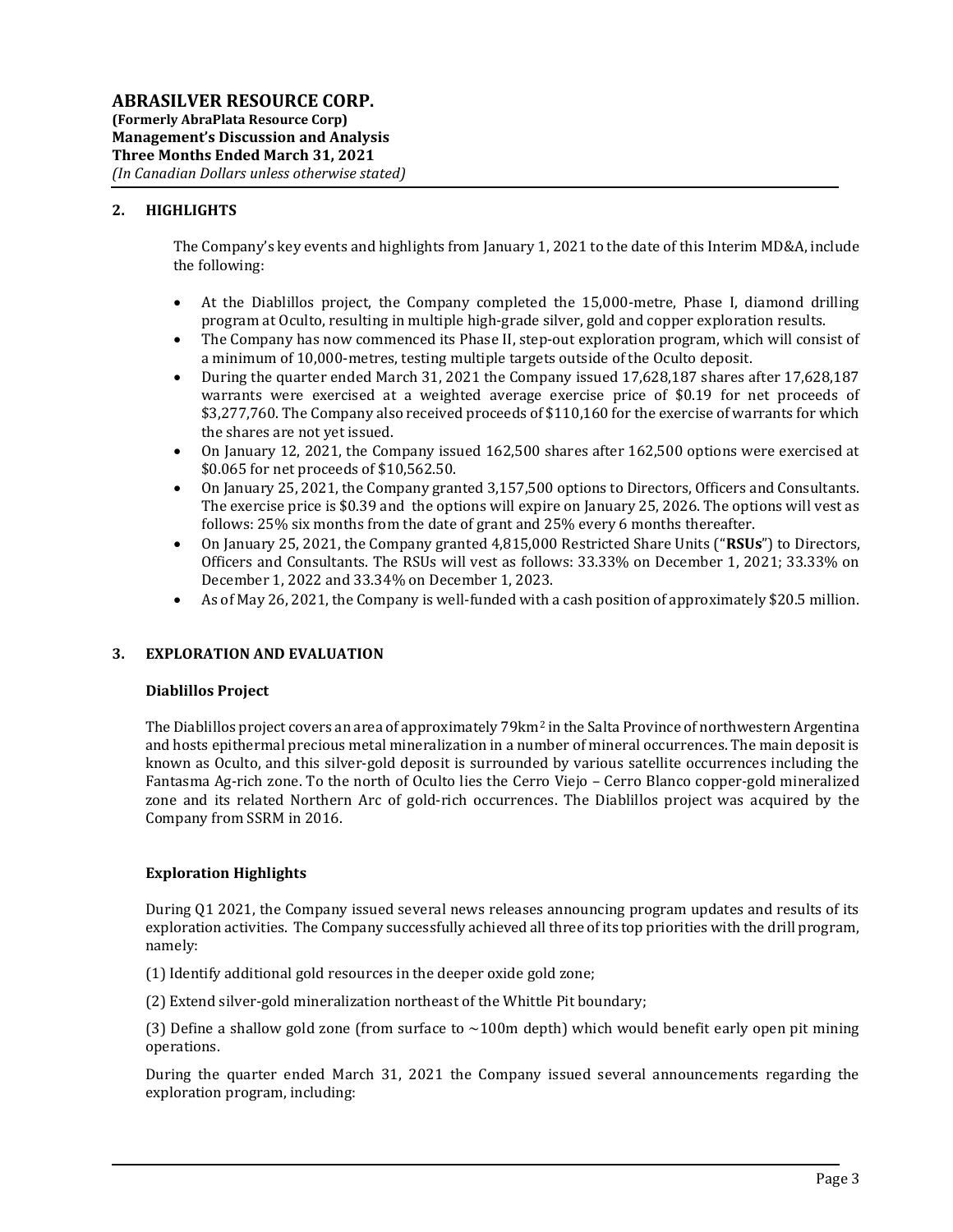# 3. EXPLORATION AND EVALUATION (continued)

- AbraSilver Summarizes Successful 2020 Drilling Results and Provides Corporate Outlook for 2021 (news release dated January 12,2021)
- AbraSilver Drilling Intersects Thick Zones of Shallow Silver and Gold Mineralisation (news release dated January 26, 2021)
- AbraSilver Continues to Intersect High Grade, Near-Surface Oxide Silver and Gold Mineralisation Including 13.5 Metres Grading 515 g/t AgEq (6.86 g/t AuEq) at Diablillos (news release dated February 3, 2021).
- AbraSilver Intersects Substantial High Grade, Near-Surface Silver & Gold Mineralisation Including 81 Metres Grading 541 g/t AgEq (7.21 g/t AuEq) at Diablillos (news release dated March 8, 2021).
- AbraSilver Announces Best-Ever Silver Intercept at Diablillos of 103 Metres Grading 516 g/t Silver-Equivalent and Additional Hole with 14 Metres of 9.88 g/t Gold-Equivalent (news release dated March 15, 2021).
- AbraSilver Reports Continued Drilling Success at Diablillos with High-Grade Intercepts Including 52.8 Metres at 286 g/t AgEq & 15 Metres at 711 g/t AgEq (news release dated March 29, 2021).

The results announced during the quarter are part of the Phase I drill program and will be incorporated in an updated resource estimate for the Oculto zone which is estimated to be announced in Q3-2021.

### Outlook 2021

On April 1, 2021, the Company announced plans for its upcoming Phase II exploration program, which will consist of an additional 10,000 metres of diamond drilling. The Phase II drill program will focus on the following priority targets:

- Oculto Northeast extension: Several previous drill holes in the Oculto Northeast zone intersected substantial gold values, which are not included in the current resource. It is expected that the Whittle Pit on the main Oculto deposit could be expanded in this direction to incorporate additional highgrade resources.
- Laderas Zone: The Laderas Zone is located approximately 500 metres north of Oculto deposit on the Diablilllos property. Previous shallow drilling at Laderas intersected significant gold and copper intercepts over broad widths.
- The Northern Arc: The Northern Arc contains a cluster of prospects that lies approximately three to four kilometres north-northeast of the centre of the Oculto deposit. All have near surface, high grade gold intercepts in epithermal mineralisation similar in style to Oculto, with potential for shallow resources that could be trucked to a future treatment plant at Oculto. The Cerro Viejo area shows potential for porphyry mineralization.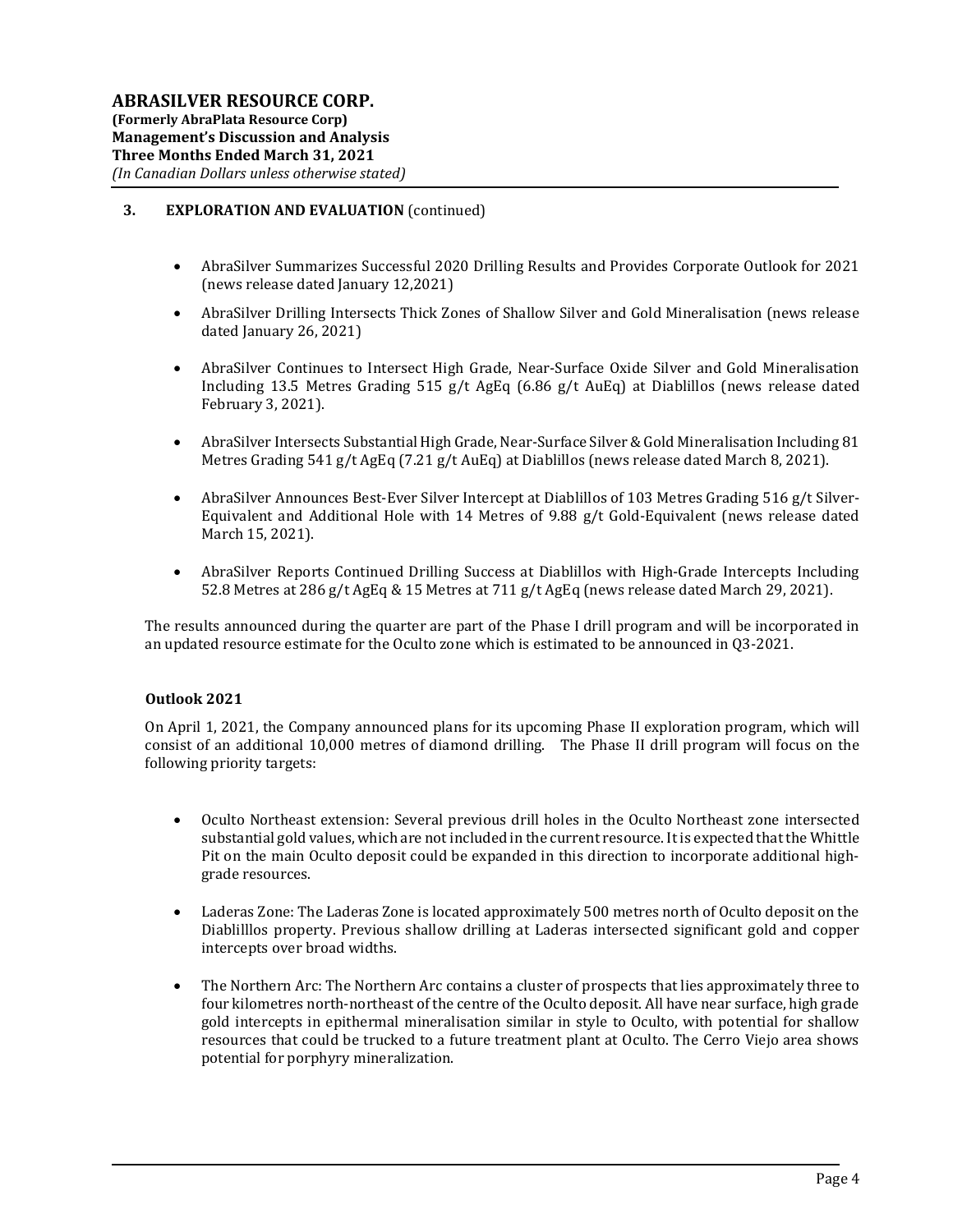## 4. SELECTED QUARTERLY INFORMATION

Below is a summary of information for the eight most recent quarters:

| <b>Quarter Ended</b>     | Net income<br>(loss) for the<br>period<br>(restated) |               | <b>Earnings (loss)</b><br>per share – basic<br>& diluted |        | <b>Total assets</b><br>(restated) |            |
|--------------------------|------------------------------------------------------|---------------|----------------------------------------------------------|--------|-----------------------------------|------------|
| March 31,2021            | \$                                                   | (2,646,845)   | \$                                                       | (0.01) | \$                                | 35,136,329 |
| December 31, 2020        | \$                                                   | (1,391,776)   | \$                                                       | (0.01) | \$                                | 34,194,092 |
| September 30, 2020       | \$                                                   | (2, 124, 439) | \$                                                       | (0.01) | \$                                | 40,958,169 |
| June 30, 2020            | \$                                                   | (948, 528)    | \$                                                       | (0.00) | \$                                | 12,000,275 |
| March 31, 2020           | \$                                                   | (1,227,637)   | \$                                                       | (0.00) | \$                                | 11,645,117 |
| December 31, 2019        | \$                                                   | (960, 223)    | \$                                                       | (0.00) | \$                                | 12,612,143 |
| September 30, 2019       | \$                                                   | (160, 317)    | \$                                                       | (0.02) | \$                                | 6,226,107  |
| June 30, 2019 (restated) | \$                                                   | (241, 675)    | \$                                                       | (0.00) | \$                                | 4,601,776  |

### 5. RESULTS OF OPERATIONS

The operating results of junior mining companies can fluctuate significantly from period to period. The Company is in the exploration stage and has no revenue from operations.

Three months ended March 31, 2021 (" $Q1 2021$ ") is compared to the three months ended March 31, 2020 ("Q1 2020").

During Q1 2021 the net loss increased by \$1,419,208 to \$2,646,845 compared to the net loss recorded during Q1 2020 due mainly to the following:

- Evaluation and exploration expenses were \$2,358,540 during Q1 2021 compared to \$408,389 for Q1 2020, an increase of \$1,950,151 due to the ongoing drill program that commenced in late November 2019 at the Diablillos project.
- Share based compensation increased by \$268,823 during Q1 2021 compared to Q1 2020 due to the 3,1567,500 options and 4,815,000 RSUs granted to Directors, Officers and Consultants.
- Office and Administrative expenses increased by \$91,654 during Q1 2021 compared to Q1 2020 due to the expansion of corporate activities increasing the bank and broker fees.
- Consulting fees increased by \$54,658 during Q1 2021 compared to Q1 2020 mainly due to the expansion of the exploration and evaluation activities.
- Salary, benefits and director fees expense increased by \$43,669 during Q1 2021 compared to Q1 2020 due to the expansion of corporate activities.
- Investor Relations expenses increased by \$50,278 during Q1 2021compared with Q1 2020 due to the expansion of financing and promotion activities.
- Gain on Sale of marketable securities increased by \$1,053,276 during Q1 2021 compared with Q1 2020 in connection with the transfer in equity instruments to the Argentinian subsidiaries as part of a process used to transfer money to Argentina and convert it into Argentina Pesos at a more favourable exchange rate than the official exchange rate.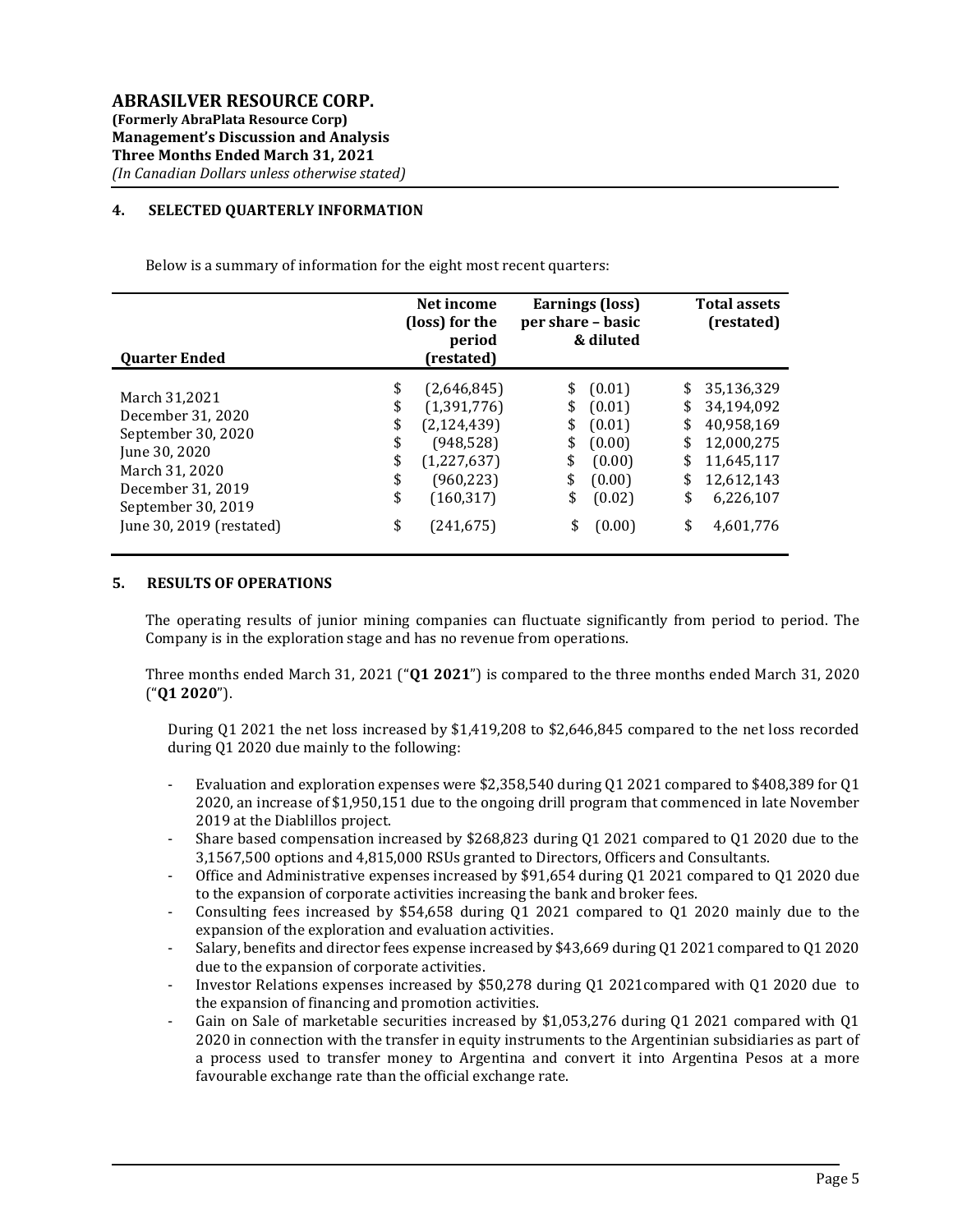### 6. FINANCIAL INSTRUMENTS

Financial assets and liabilities are recognized when the Company becomes a party to the contractual provisions of the instrument. Financial assets are derecognized when the rights to receive cash flows from the assets have expired or have been transferred and the Company has transferred substantially all risks and rewards of ownership.

IFRS 9 requires financial assets to be classified into three measurement categories on initial recognition: those measured at fair value through profit and loss, those measured at fair value through other comprehensive loss and those measured at amortized cost. Measurement and classification of financial assets is dependent on the Company's business model for managing the financial assets and the contractual cash flow characteristics of the financial asset.

|                                          | March 31, 2021 |            | December 31, 2020 |
|------------------------------------------|----------------|------------|-------------------|
| <b>Financial assets</b>                  |                |            |                   |
| Cash and Cash equivalents                | \$             | 17,714,916 | \$<br>17,087,494  |
| Receivable                               |                | 236,550    | 211,218           |
| <b>Total financial assets</b>            | \$             | 17,95,466  | \$<br>17,298,712  |
|                                          |                |            |                   |
| <b>Financial liabilities</b>             |                |            |                   |
| Accounts payable and accrued liabilities | \$             | 268,948    | \$<br>530,438     |
| Lease liabilities                        |                | 43,390     | \$<br>53,706      |
| <b>Total financial liabilities</b>       |                | 312,338    | \$<br>584.144     |

The Company's financial instruments as of March 31, 2021 and December 31, 2020 are as follows:

Additional financial instruments disclosure, including an analysis of risks associated with financial instruments, is contained in Note 5 of the Company's condensed interim consolidated financial statements for the three months ended March 31, 2021 and 2020

### 7. LIQUIDITY AND CAPITAL RESOURCES

## (a) Liquidity

The Company's working capital as of March 31, 2021 was \$17,725,618 as compared to working capital of \$16,815,632 on December 31, 2020. Included in working capital was cash and cash equivalents of \$17,714,916 (December 31, 2020 - \$17,087,984).

Except as disclosed, the Company does not know of any trends, demands, commitments, events or uncertainties that will result in, or that are reasonably likely to result in, its liquidity either materially increasing or decreasing at present or in the foreseeable future. Material increases or decreases in liquidity are substantially determined by the success or failure of the Company's exploration programs and the Company's ability to raise additional capital as required.

The Company is not now and does not expect in the future, to be engaged in currency hedging to offset any risk of currency fluctuations.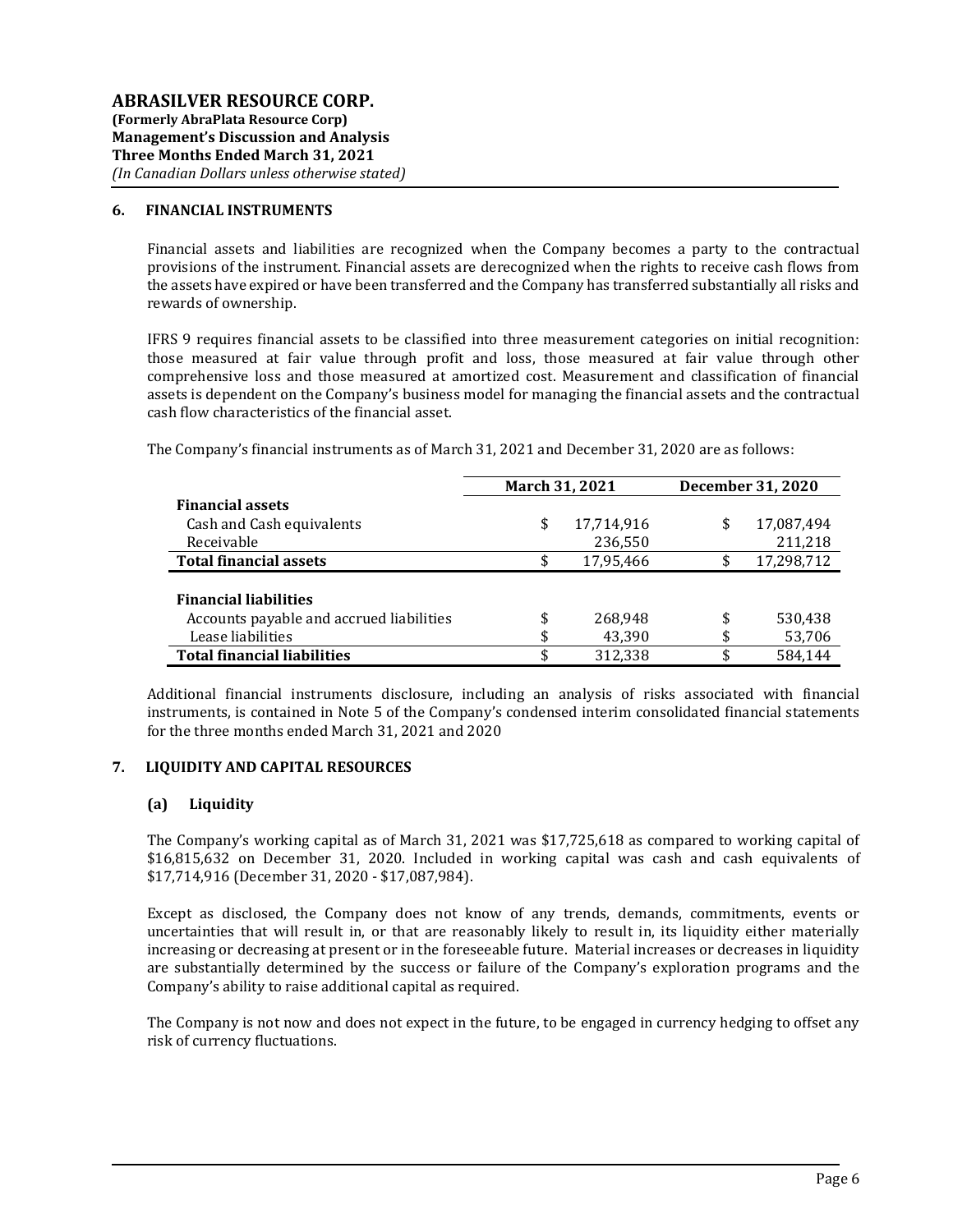# 7. LIQUIDITY AND CAPITAL RESOURCES (continued)

# (b) Capital Resources

The Company's focus for the recently completed fiscal period and going forward is the advancement and development of its exploration projects. The major expenses that will be incurred by the Company in the next twelve months will be costs associated with its exploration activities and general and administrative activities. The Company believe its current working capital is sufficient to maintain its core operations for the next twelve months, and additional funding will be required by the Company to complete its strategic and long-term objectives.

The Company depends on external financing to fund its activities and there can be no guarantee that external financing will be available at terms acceptable to the Company. The Company will be relying on further equity financing, debt financing, strategic partnerships or joint-venture partnerships as the most likely source of funds for the advancement of the Company's exploration assets to a resource delineation or feasibility stage. In the future the Company may also receive additional funds through the exercise of stock options and warrants. If adequate funds are not available when required, the Company may, based on the Company's cash position, delay, scale back or eliminate various programs.

There can be no assurance that the Company will have sufficient financing to meet its future capital requirements or that future additional financing will be available to the Company at acceptable terms.

## (c) Off-Balance Sheet Arrangements

The Company has no off-balance sheet arrangements other than those disclosed under Mineral Interests.

### d) Commitments

As at March 31, 2021, the Company has mineral interest commitments at its Diablillos, La Coipita and Santo Domingo Mayares projects in the form of option payments, although as at the current date the Company had the commitments shown in the table below, some of these commitments could be reduced, deferred or eliminated pending the outcome of the strategic review. The Company also has operating expenses in Buenos Aires, Santiago de Chile and Toronto

|                                                | 2021          | 2022                     | 2023            | 2024            | After 2024   |
|------------------------------------------------|---------------|--------------------------|-----------------|-----------------|--------------|
| <b>Mineral interest</b><br>commitments         |               |                          |                 |                 |              |
| <b>Diablillos</b>                              | 163,475       | 163,475                  | 1,257,500       |                 | 10,273,775   |
| La Coipita                                     | 125,750       | 251,500                  | 503,000         | 1,257,500       | 3,143,750    |
| Santo Domingo Mayares                          | 50,300        | 62,875                   | 125,750         | 188,625         | 2,703,625    |
| Total mineral interest<br>commitments          | 339,525       | 477,850                  | 1,886,250       | 1.446.125       | 16,121,150   |
| Minimum office rental<br>payments in Argentina | 13,581        | 18,108                   | 12,072          |                 |              |
| Minimum office rental<br>payments in Canada    | 9.126         | $\overline{\phantom{a}}$ |                 |                 |              |
| <b>Total commitments</b>                       | \$<br>362,232 | \$495,958                | \$<br>1.898.322 | 1.446.125<br>\$ | \$16.121.150 |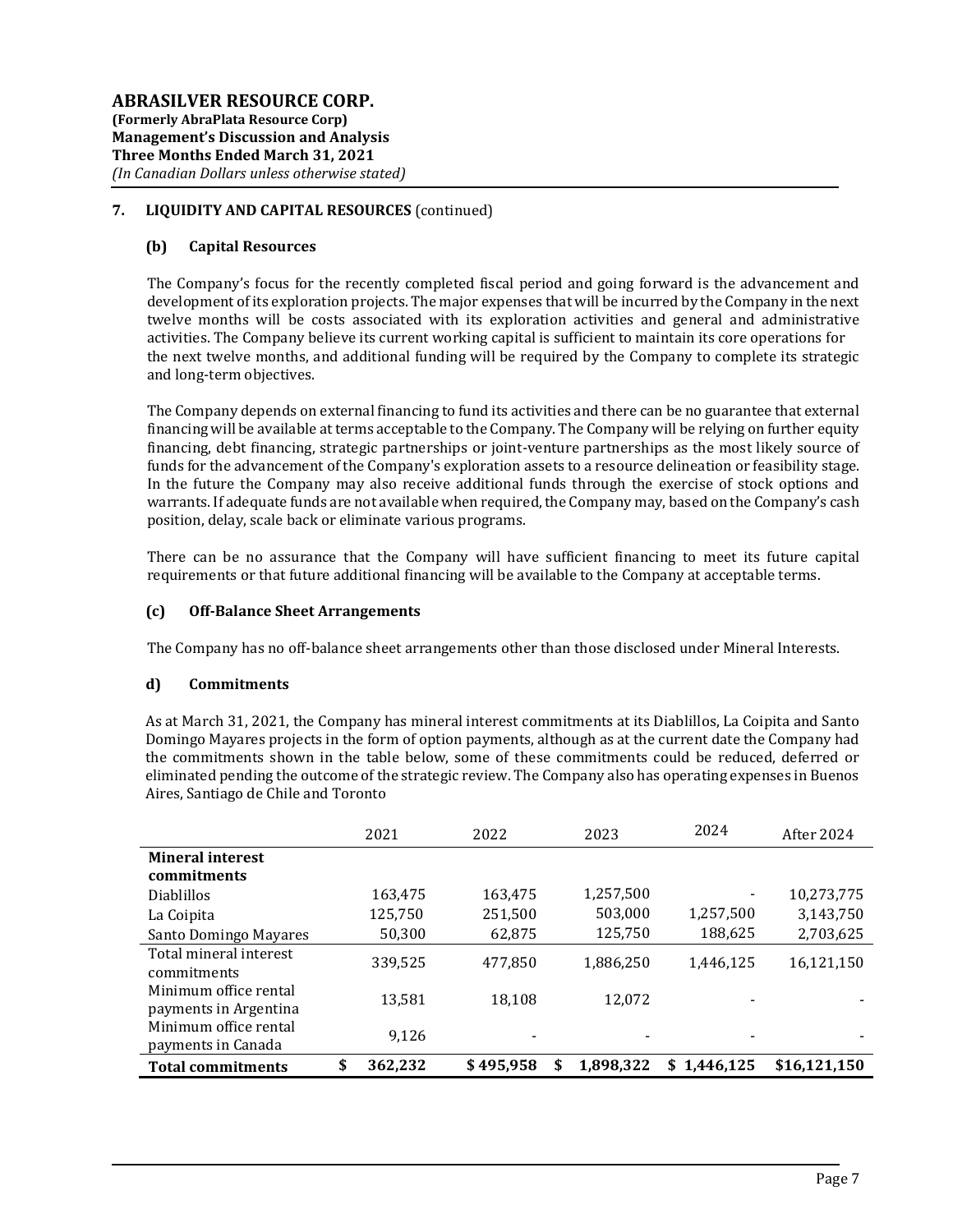## 8. RELATED PARTY TRANSACTIONS

Key management personnel include the members of the Board of Directors and officers of the Company, who have the authority and responsibility for planning, directing and controlling the activities of the Company. Amounts paid and accrued to directors, former director, officers and companies in which directors and officers are shareholders or partners are as follows:

| <b>Three Months ended March 31</b>   | 2021          | 2020    |  |
|--------------------------------------|---------------|---------|--|
| Salaries, benefits and director fees | \$<br>138,780 | 92,500  |  |
| Administration                       |               | 15,000  |  |
| Consulting fees                      | 7.500         | 17,500  |  |
| Professional fee                     | 36,522        | 41,142  |  |
| Share-based payments                 | 355,780       | 115.246 |  |
|                                      | 538.582       | 281.388 |  |

As of March 31, 2021, \$2,500 (December 31, 2020 – \$70,000) was payable to directors, officers and companies in which directors and officers are shareholders or partners of the Company. These amounts are unsecured, non-interest bearing and have no specific terms of repayment.

## 9. OUTSTANDING SHARE DATA

The Company is authorized to issue an unlimited number of common shares without par value. As of May 26, 2021, the Company has 443,333,271 common shares issued and outstanding.

As of May 26, 2021, the Company has 152,850,645 warrants outstanding:

| Number of warrants | <b>Exercise Price</b> | <b>Expiry Date</b> |
|--------------------|-----------------------|--------------------|
| 100,000            | \$<br>0.30            | July 13, 2021      |
| 17,000,000         | \$<br>0.10            | October 31, 2021   |
| 37,987,760         | \$<br>0.17            | July 09, 2022      |
| 32,416,583         | \$<br>0.40            | September 01, 2022 |
| 3,645,834          | \$<br>0.27            | September 01, 2022 |
| 32,335,468         | \$<br>0.27            | April 26, 2023     |
| 20,475,000         | \$<br>0.15            | May 14, 2023       |
| 5,890,000          | \$<br>0.10            | April 8, 2024      |
| 3,000,000          | \$<br>0.10            | April 18, 2024     |

As of May 26, 2021, the Company has:

- 20,745,000 share purchase options outstanding with the weighted average exercise price of \$0.142; 11,936,250 of which are exercisable with the weighted average exercise price of \$0.109.
- 4,815,000 restricted shares units with a weighted average exercise price of \$0.39; Nil of which are exercisable.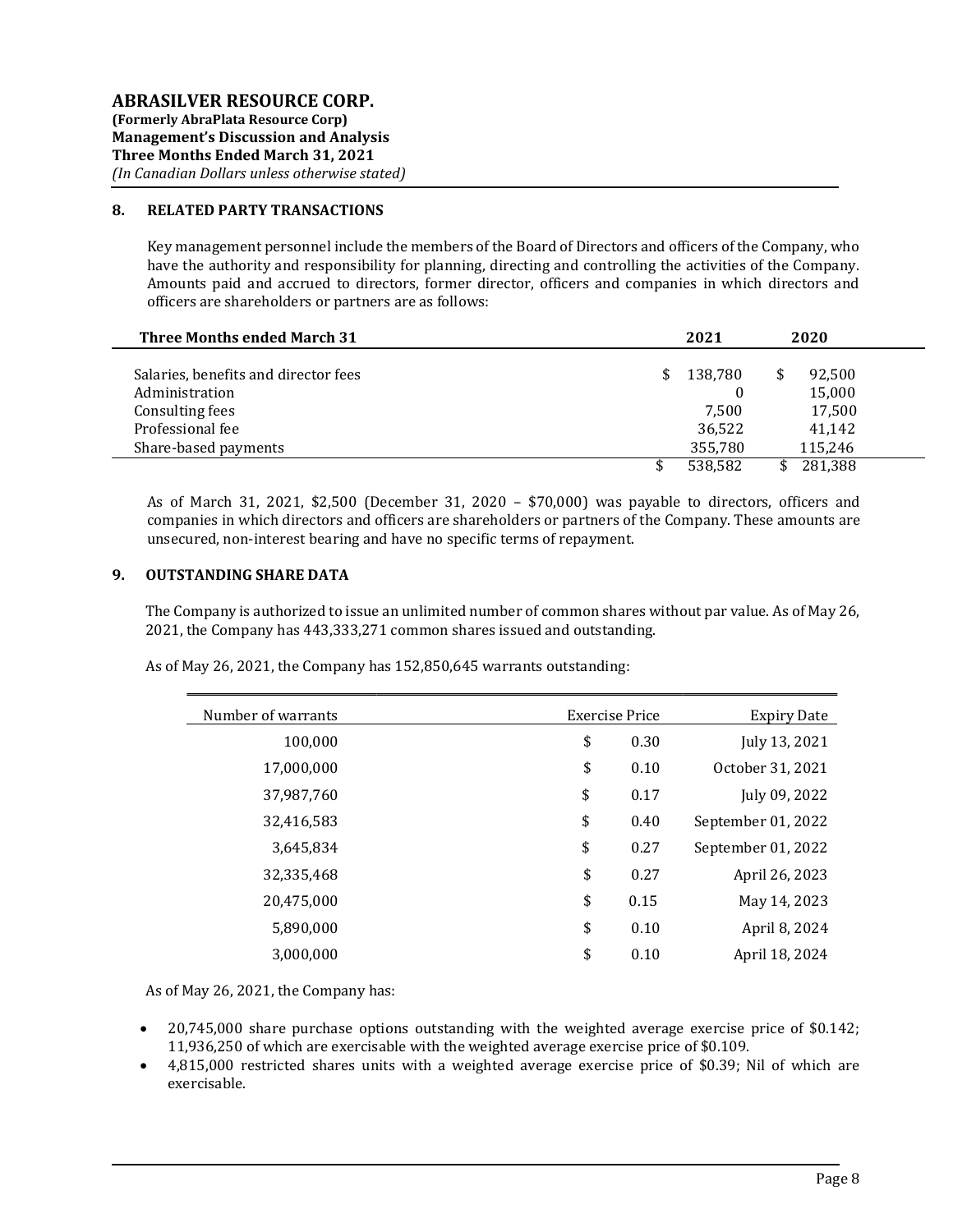### 10. RISKS AND UNCERTAINTIES

The Company's exploration activities and related results are subject to a number of different risks at any given time. These factors, include but are not limited to disclosure regarding: uncertainty due to COVID-19, receiving required permits in Argentina, exploration results, additional financing, project delay, titles to properties, price fluctuations and share price volatility, operating hazards, insurable risks and limitations of insurance, management, foreign country and regulatory requirements, currency fluctuations and environmental regulations risks. Exploration for mineral resources involves a high degree of risk.

The cost of conducting programs may be substantial and the likelihood of success is difficult to assess. The Company seeks to counter this risk as far as possible by selecting exploration areas on the basis of their recognized geological potential to host economic deposits.

A summary of the Company's financial instruments risk exposure was provided in Note 6 of the Company's consolidated financial statement for the year ended December 31, 2020 and in the Annual MD&A for the fiscal year ended December 31, 2020.

### 11. FORWARD LOOKING STATEMENTS

Certain of the statements made and information contained herein are considered "forward-looking information" within the meaning of the British Columbia Securities Act. These statements relate to future events or the Company's future performance. All statements, other than statements of historical fact, may be forward-looking statements. Forward-looking statements are often, but not always, identified by the use of words such as "seek", "anticipate", "plan", "continue", "estimate", "expect", "may", "will", "project", "predict", "propose", "potential", "targeting", "intend", "could", "might", "should", "believe" and similar expressions. These statements involve known and unknown risks, uncertainties and other factors that may cause actual results or events to differ materially from those anticipated in such forward-looking statements.

The Company believes that the expectations reflected in those forward-looking statements are reasonable but no assurance can be given that these expectations will prove to be correct and such forward-looking statements included in this Interim MD&A should not be unduly relied upon by investors as actual results may vary. These statements speak only as of the date of this Interim MD&A and are expressly qualified, in their entirety, by this cautionary statement.

In particular, this Interim MD&A contains forward-looking statements, pertaining to the following: capital expenditure programs, development of resources, treatment under governmental and taxation regimes, expectations regarding the Company's ability to raise capital, expenditures to be made by the Company on its properties and work plans to be conducted by the Company. With respect to forward-looking statements

listed above and contained in the Interim MD&A, the Company has made assumptions regarding, among other things:

- the impact of currency fluctuations in Argentina and Chile;
- the impact of increasing competition in gold, silver and copper business;
- unpredictable changes to the market prices for gold, silver and copper;
- exploration and development costs for its properties;
- availability of additional financing or joint-venture partners;
- anticipated results of exploration activities; and
- the Company's ability to obtain additional financing on satisfactory terms.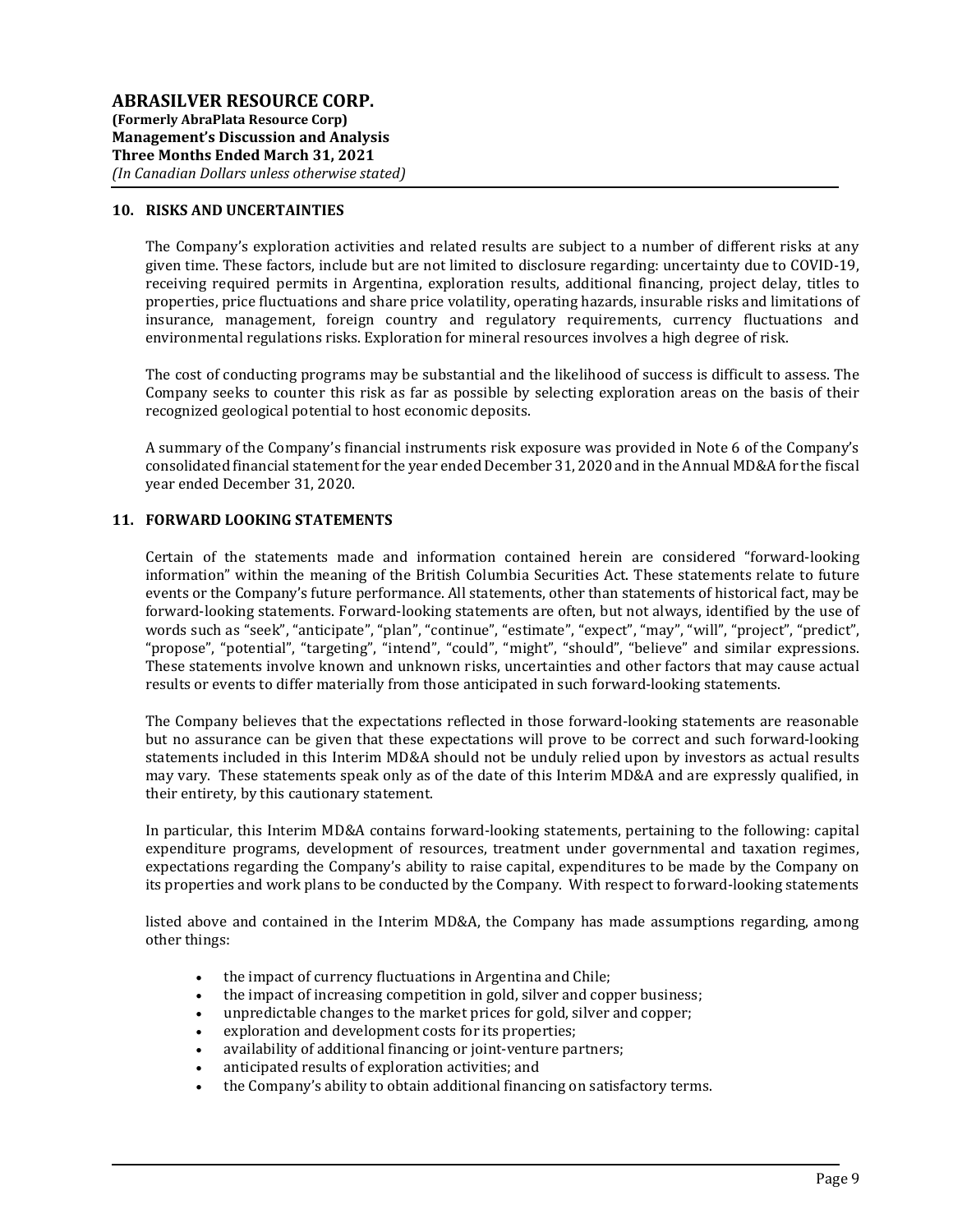# 11. FORWARD LOOKING STATEMENTS (continued)

The Company's actual results could differ materially from those anticipated in these forward-looking statements as a result of the risk factors set forth above and elsewhere in this Interim MD&A including, uncertainty due to COVID-19, uncertainties relating to receiving mining and exploration permits in Argentina; volatility in the market price for minerals; uncertainties associated with estimating resources; geological, technical, drilling and processing problems; liabilities and risks, including environmental liabilities and risks, inherent in mineral exploration; fluctuations in currencies and interest rates; incorrect assessments of the value of acquisitions; unanticipated results of exploration activities; competition for, amongst other things, capital, undeveloped lands and skilled personnel; lack of availability of additional financing and/or joint venture partners and unpredictable weather conditions.

Investors should not place undue reliance on forward-looking statements as the plans, intentions or expectations upon which they are based might not occur. Readers are cautioned that the foregoing lists of factors are not exhaustive. The forward-looking statements contained in this MD&A are expressly qualified by this cautionary statement. The Company does not undertake any obligation to update or revise any forward-looking statements, whether as a result of new information, future events or otherwise, unless required by law.

# 12. DISCLOSURE OF INTERNAL CONTROLS

Management has established processes to provide them sufficient knowledge to support representations that they have exercised reasonable diligence that  $(i)$  the unaudited condensed interim consolidated financial statements do not contain any untrue statement of material fact or omit to state a material fact required to be stated or that is necessary to make a statement not misleading in light of the circumstances under which it is made, as of the date of and for the periods presented by consolidated financial statements; and (ii) the audited consolidated financial statements fairly present in all material respects the financial condition, results of operations and cash flows of the Company, as of the date of and for the periods presented. In contrast to the certificate required for non-venture issuers under National Instrument 52-109 Certification of Disclosure in Issuers' Annual and Interim Filings ("NI 52-109"), this Venture Issuer Basic Certificate does not include representations relating to the establishment and maintenance of disclosure controls and procedures ("DC&P") and internal control over financial reporting ("ICFR"), as defined in NI- 52-109. In particular, the certifying officers filing this certificate are not making any representations relating to the establishment and maintenance of:

- i) controls and other procedures designed to provide reasonable assurance that information required to be disclosed by the issuer in its annual filings, interim filings or other reports filed or submitted under securities legislation is recorded, processed, summarized and reported within the time periods specified in securities legislation; and
- ii) a process to provide reasonable assurance regarding the reliability of financial reporting and the preparation of financial statements for external purposes in accordance with the issuer's GAAP (IFRS).

The issuer's certifying officers are responsible for ensuring that processes are in place to provide them with sufficient knowledge to support the representations they are making in this certificate. Investors should be aware that inherent limitations on the ability of certifying officers of a venture issuer to design and implement on a cost-effective basis DC&P and ICFR as defined in NI 52-109 may result in additional risks to the quality, reliability, transparency and timeliness of interim and annual filings and other reports provided under securities legislation.